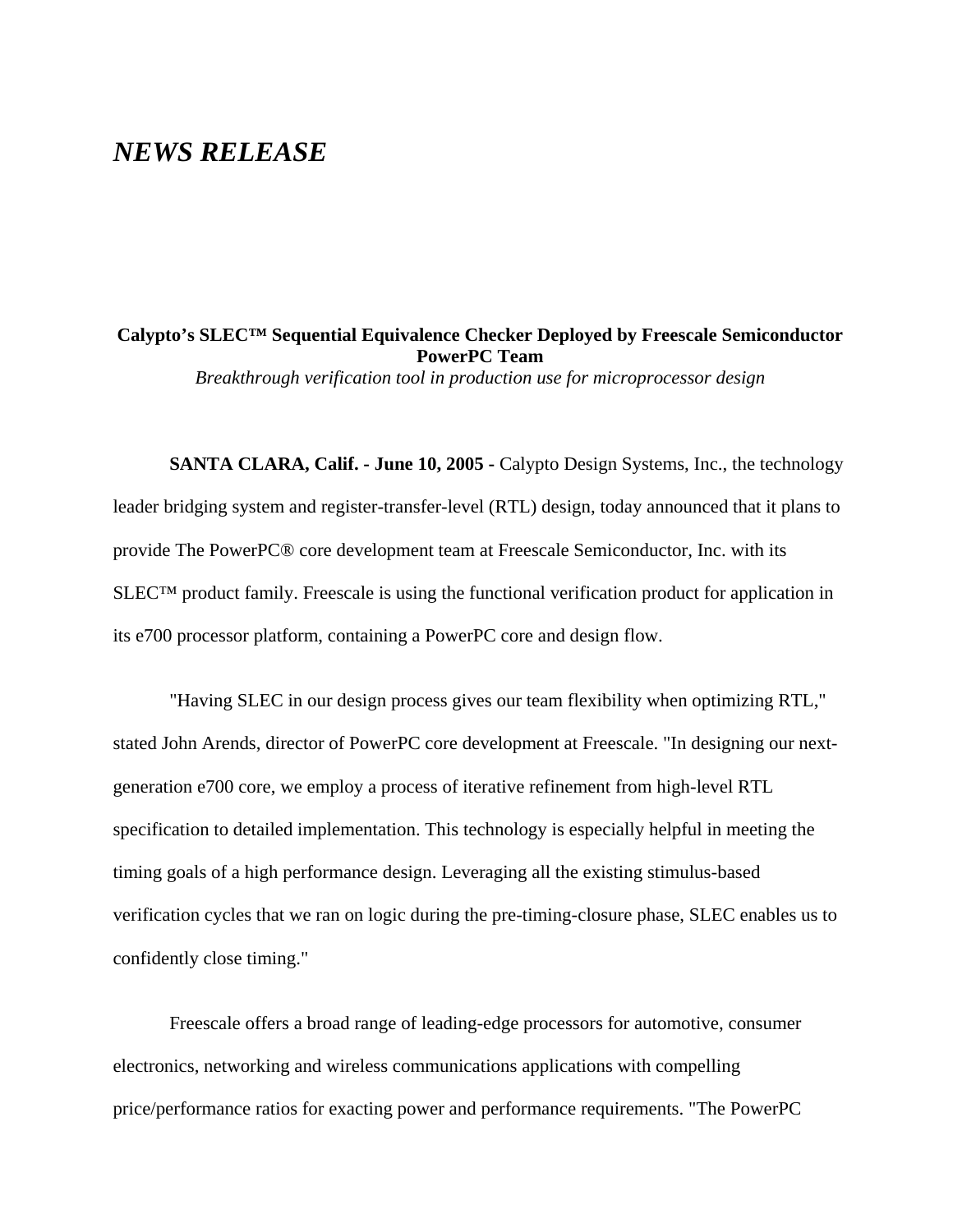group at Freescale is a valued customer," said Devadas Varma, CEO of Calypto. "Together we have established a comprehensive verification methodology for leading edge processor design based on SLEC."

The SLEC product family is the industry's first commercially available sequential equivalence checker. SLEC proves functional equivalence between designs that contain differences in levels of sequential and data abstraction. SLEC can verify functional equivalence for difficult-to-verify microarchitectural and timing changes such as pipelining, timing rebalancing, resource-sharing, and designs with different interfaces. The product family initially includes two products: SLEC SYSTEM and SLEC RTL. SLEC SYSTEM is used by design teams to check that RTL implementations match a system-level design, while SLEC RTL checks functional equivalence between two versions of an RTL design that have dramatically different architectures and timing.

## **About Calypto**

Founded in 2002, Calypto Design Systems, Inc. enables IC design teams to bridge system and RTL for semiconductor design, thereby saving millions of dollars in design costs and silicon re-spins. The company delivers software products to leading edge semiconductor and systems companies worldwide. Calypto is privately held with venture funding from Cipio Partners, JAFCO Ventures, Tallwood Venture Capital and Walden International. The company is a member of the Cadence Connections program, the IEEE-SA, the Open SystemC Initiative (OSCI), Synopsys SystemVerilog Catalyst Program, and the Mentor Graphics OpenDoor program. More information about the company may be found at www.calypto.com.